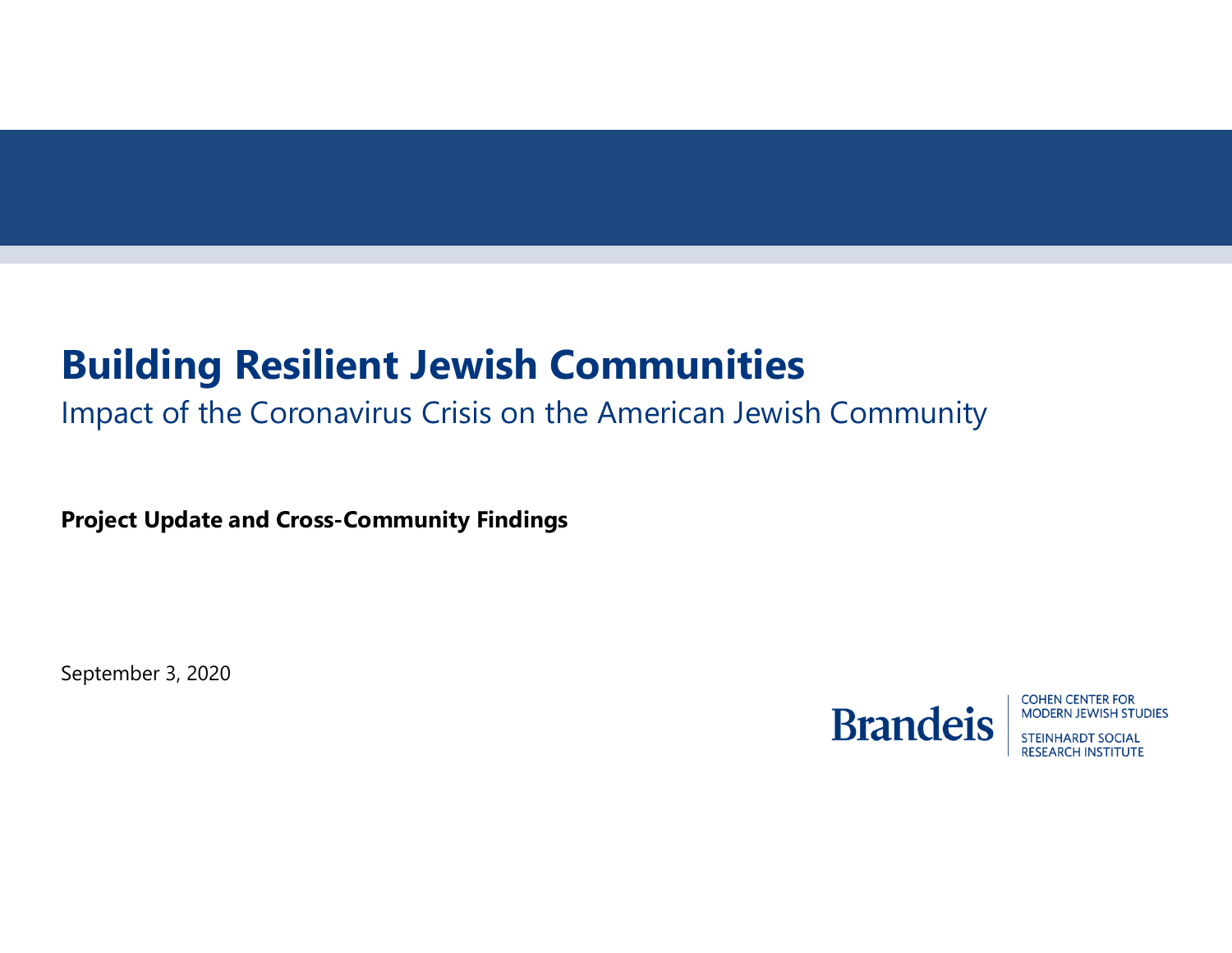# **Introduction**

#### • **Goals:**

- To share set of "snapshots" of the 10-community findings
- Identify findings that can inform communal policy

#### • **Background:**

- "Social Epidemiological" study of COVID-19's impact on American Jews
- Sample represents diversity of Jews known to communal organizations

#### • **"Action Research"**

- Today's discussion is intended to promote understanding/use of the data
- On September 8th, we will formally launch public discussion of the findings

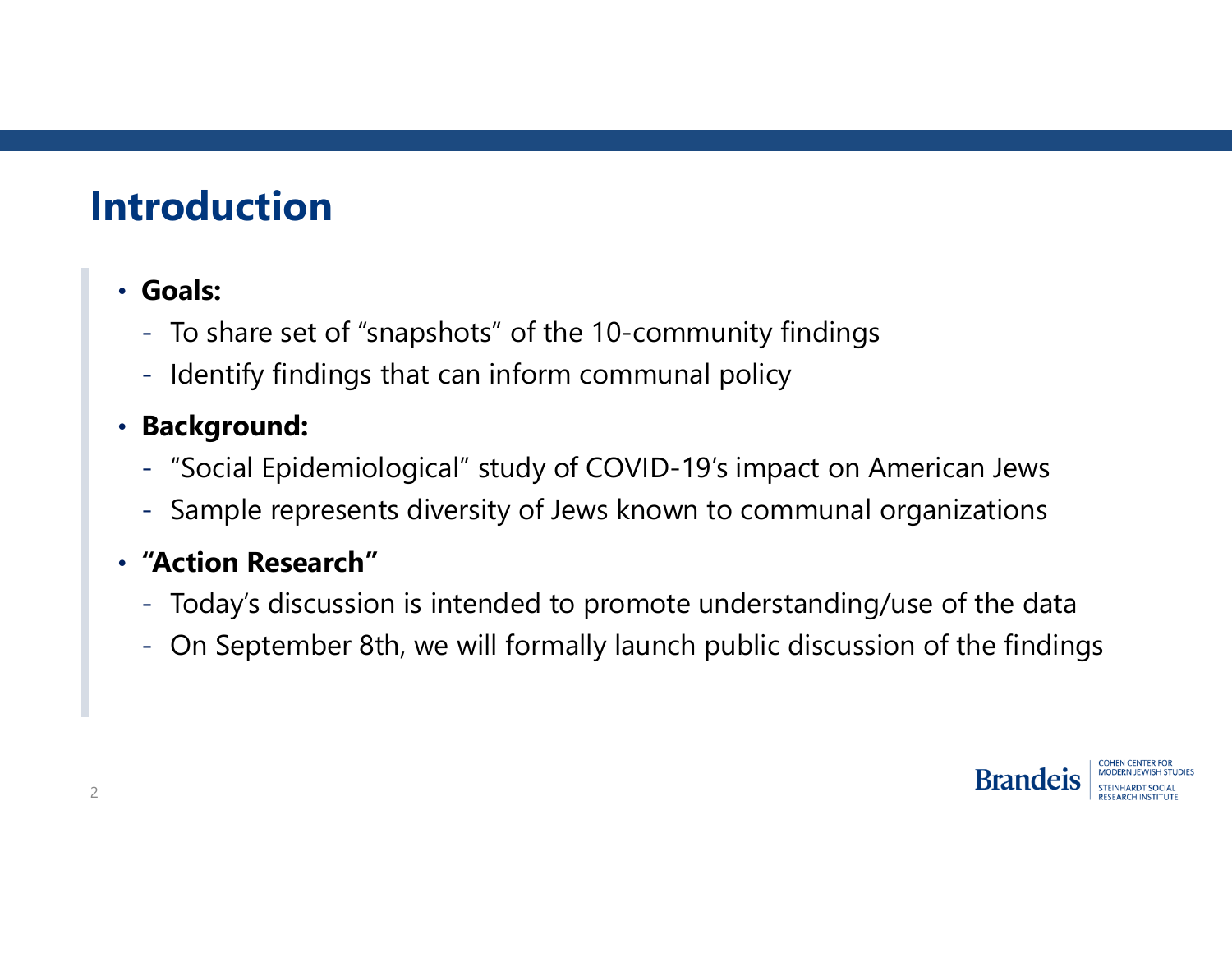#### **Sample**

Data from 14,607 respondents in 10 communities collected between May 19 and July 30, 2020

#### *What is your age?*

| <b>Response</b> | <b>Weighted %</b> | n      |
|-----------------|-------------------|--------|
| 18-34           | 9                 | 1,603  |
| $35 - 49$       | 15                | 2,532  |
| $50 - 64$       | 22                | 3,813  |
| 65-74           | 27                | 3,683  |
| 75+             | 28                | 2,975  |
| <b>Total</b>    | 100               | 14,606 |

*Prior to the coronavirus crisis, how would you have described you/your [and your partner's/spouse's] financial situation?*

| <b>Response</b>                | <b>Weighted %</b> | n      |
|--------------------------------|-------------------|--------|
| Could not make ends meet       | $<$ 1             | 131    |
| Just managed to make ends meet | 11                | 1,308  |
| Had enough money               | 30                | 3,701  |
| Had some extra money           | 25                | 3,800  |
| <b>Well off</b>                | 33                | 5,198  |
| <b>Total</b>                   | 100               | 14,138 |

•4% got sick with COVID-19 or another 14% reported that someone close to them got sick or passed away.



**COHEN CENTER FOR** MODERN JEWISH STUDIES **STEINHARDT SOCIAL RESEARCH INSTITUTE**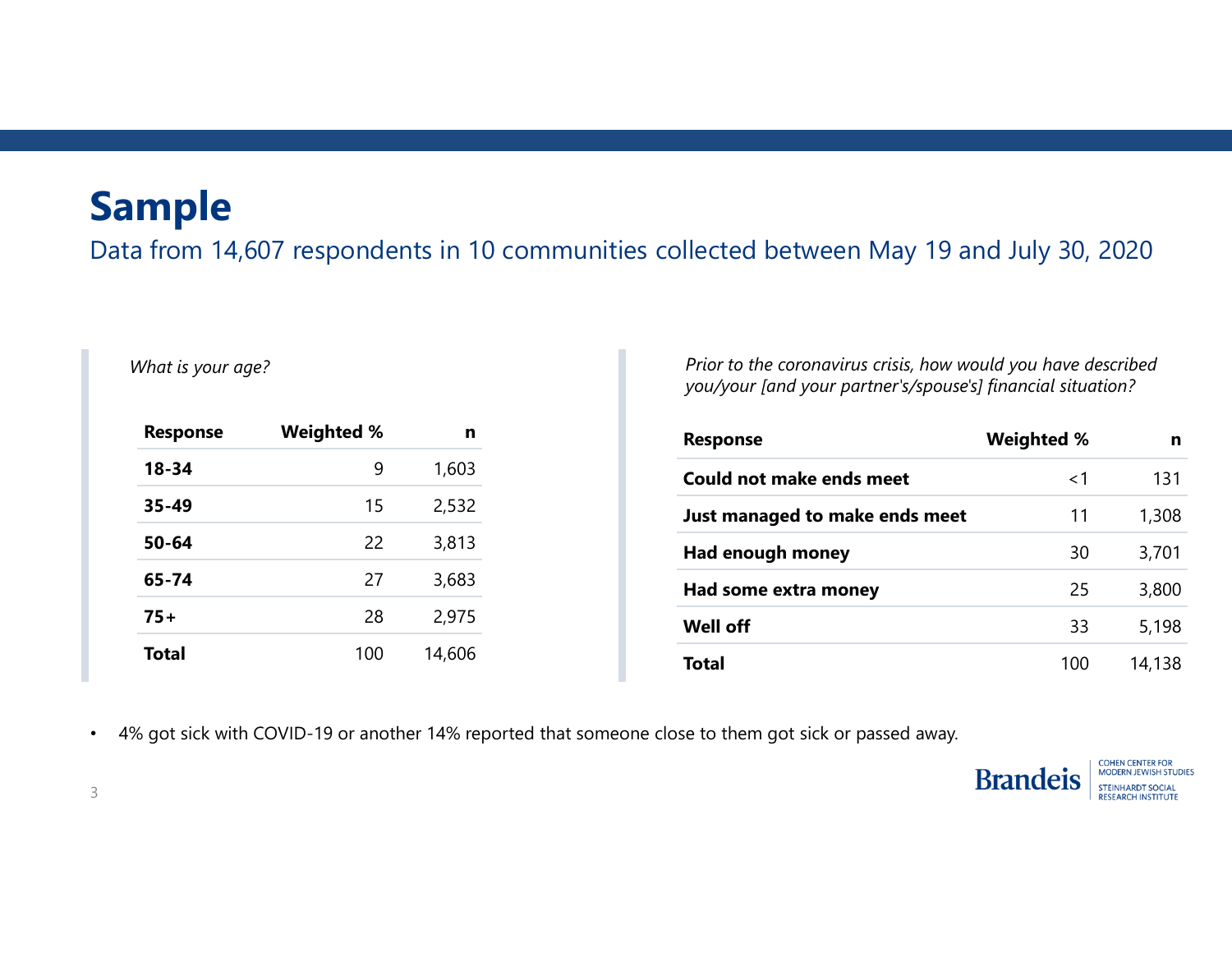## **Financial situation worsened most for those struggling before pandemic**

| <b>Pre-pandemic</b><br><b>financial situation</b> | <b>Financial</b><br>situation<br>worsened | <b>Worried about</b><br>basic living<br>expenses | Lost job,<br>furloughed,<br><b>business closed</b> |
|---------------------------------------------------|-------------------------------------------|--------------------------------------------------|----------------------------------------------------|
| <b>Struggling</b>                                 | 44                                        | 61                                               | 23                                                 |
| <b>Enough money</b>                               | 31                                        | 24                                               | 20                                                 |
| A little extra money                              | 27                                        | 9                                                | 9                                                  |
| <b>Well-off</b>                                   | 24                                        | $\mathcal{P}$                                    | 5                                                  |
|                                                   |                                           |                                                  | of employed<br>before                              |



**COHEN CENTER FOR** MODERN JEWISH STUDIES **STEINHARDT SOCIAL RESEARCH INSTITUTE**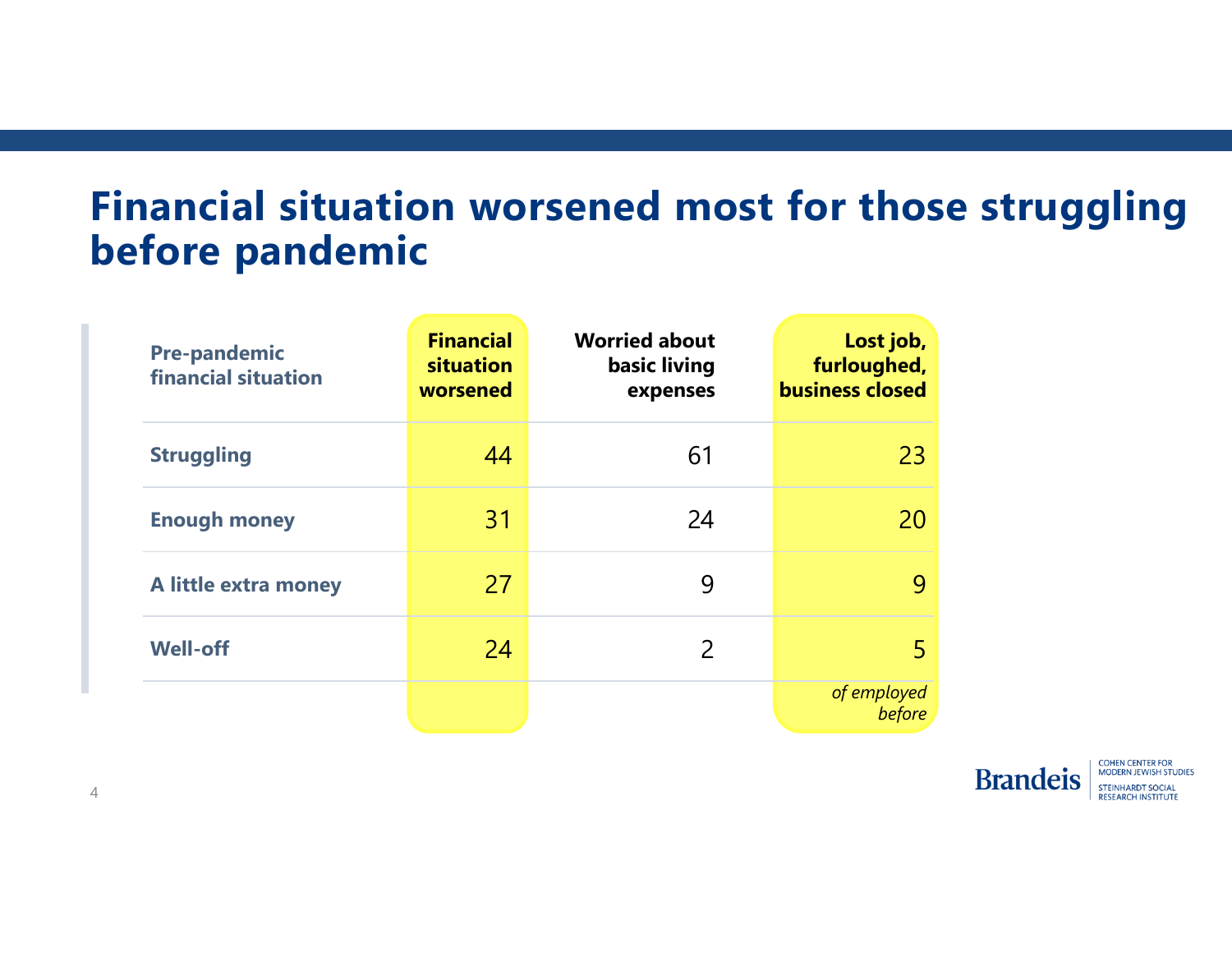#### **Financial needs**

| <b>Pre-pandemic</b><br><b>financial situation</b> | <b>Needed</b><br>financial help for<br>everyday needs | Not at all confident will<br>keep job or get new job |
|---------------------------------------------------|-------------------------------------------------------|------------------------------------------------------|
| <b>Struggling</b>                                 | 32                                                    |                                                      |
| <b>Enough money</b>                               | 6                                                     | 12                                                   |
| A little extra money                              | 2                                                     |                                                      |
| <b>Well-off</b>                                   |                                                       |                                                      |
|                                                   |                                                       | of employed or<br>unemployed before                  |



**COHEN CENTER FOR<br>MODERN JEWISH STUDIES** STEINHARDT SOCIAL<br>RESEARCH INSTITUTE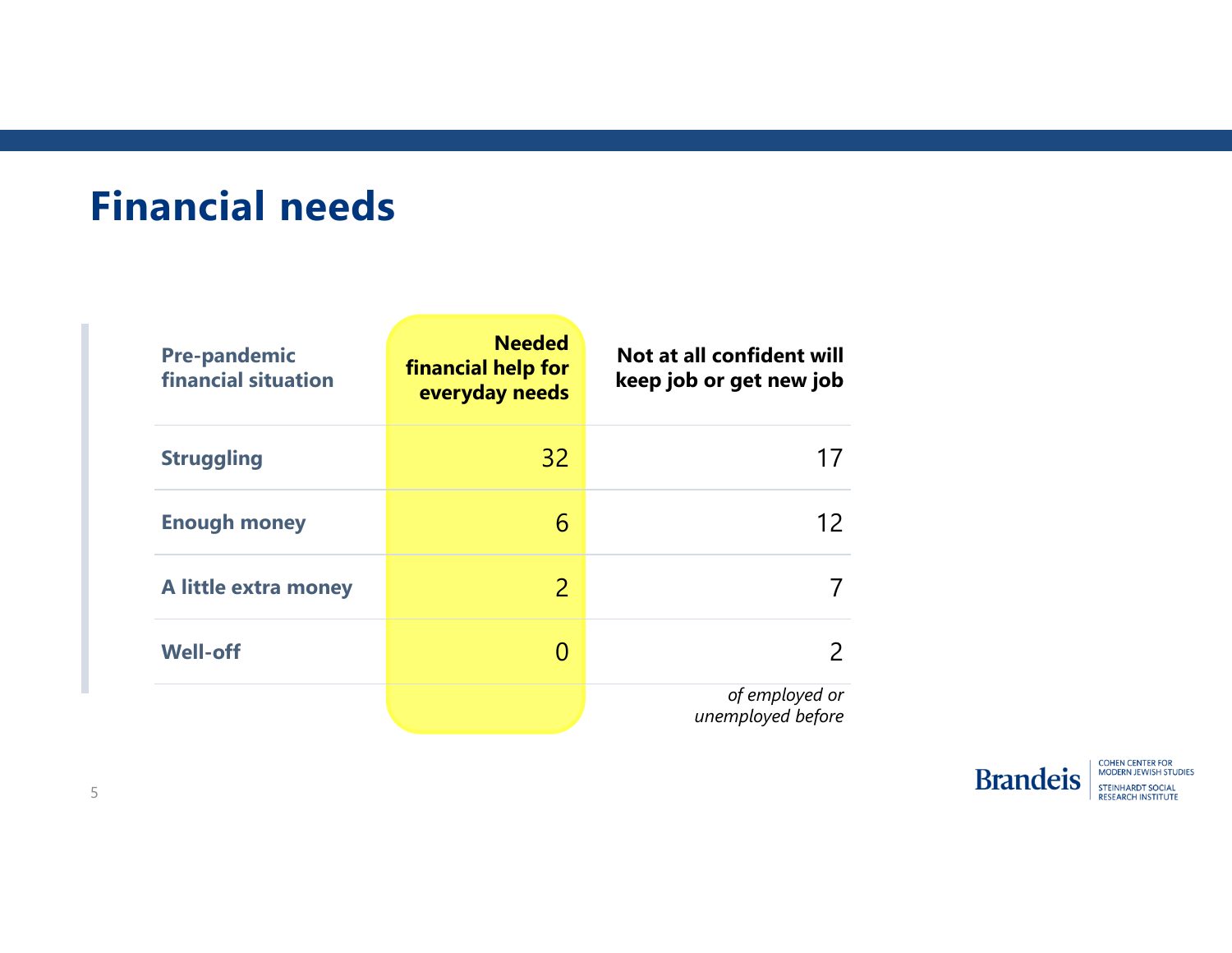### **Greater emotional difficulties for those in worse financial shape**

| <b>Pre-pandemic financial</b><br>situation | <b>Not coping</b><br>well | <b>Lonely</b> | <b>Emotional</b><br><b>difficulties</b> | <b>Needed help</b><br>accessing mental<br>health services |
|--------------------------------------------|---------------------------|---------------|-----------------------------------------|-----------------------------------------------------------|
| <b>Struggling</b>                          | 25                        | 60            | 55                                      | 6                                                         |
| <b>Enough money</b>                        | 11                        | 50            | 39                                      | 3                                                         |
| A little extra                             | 8                         | 38            | 29                                      |                                                           |
| <b>Well-off</b>                            | b                         | 31            | 16                                      |                                                           |

Not coping well: Coping not at all or not too well

Lonely: Felt lonely in past week sometimes, often, or all the time

Emotional difficulties: Emotional or mental difficulties hurt ability to live day-to-day life in past week sometimes, often, or all the time  $6$ 



**COHEN CENTER FOR** MODERN JEWISH STUDIES **STEINHARDT SOCIAL RESEARCH INSTITUTE**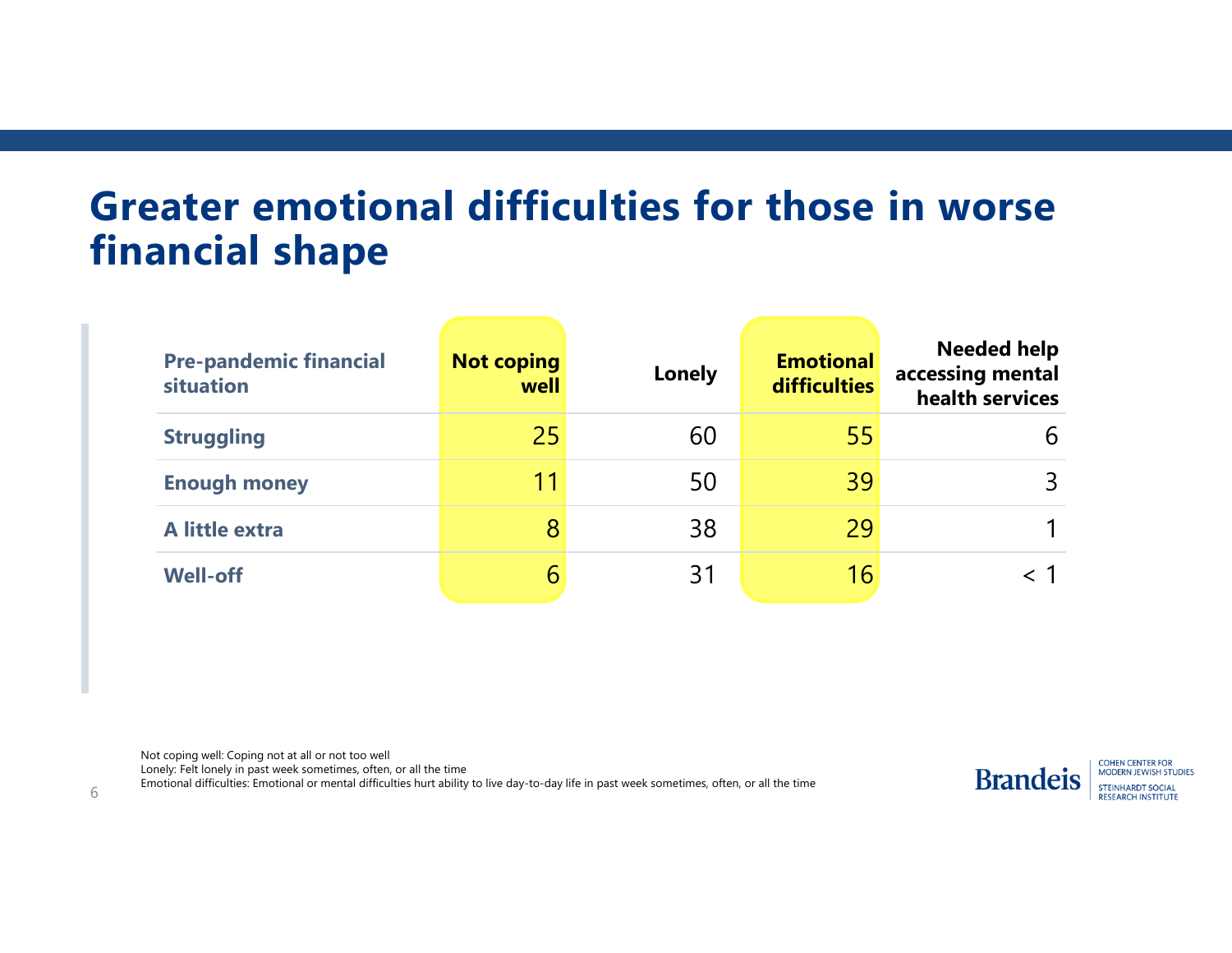#### **Younger adults report more emotional difficulties**

Younger adults not coping as well compared to others who are struggling financially

| <b>Age</b> | <b>Not coping</b><br>well | Lonely | <b>Emotional</b><br>difficulties | <b>Needed help</b><br>accessing mental<br>health services |
|------------|---------------------------|--------|----------------------------------|-----------------------------------------------------------|
| 18-34      | 20                        | 60     | 63                               |                                                           |
| $35 - 49$  | 15                        | 48     | 51                               |                                                           |
| $50 - 64$  | 10                        | 47     | 41                               |                                                           |
| $65 - 74$  | 10                        | 50     | 36                               |                                                           |
| $75+$      |                           | 49     | 33                               |                                                           |

(predicted probabilities)

Not coping well: Coping not at all or not too well Lonely: Felt lonely in past week sometimes, often, or all the time



**COHEN CENTER FOR** MODERN JEWISH STUDIES **STEINHARDT SOCIAL RESEARCH INSTITUTE** 

Emotional difficulties: Emotional or mental difficulties hurt ability to live day-to-day life in past week sometimes, often, or all the time 7<br>Emotional difficulties: Emotional or mental difficulties hurt ability to live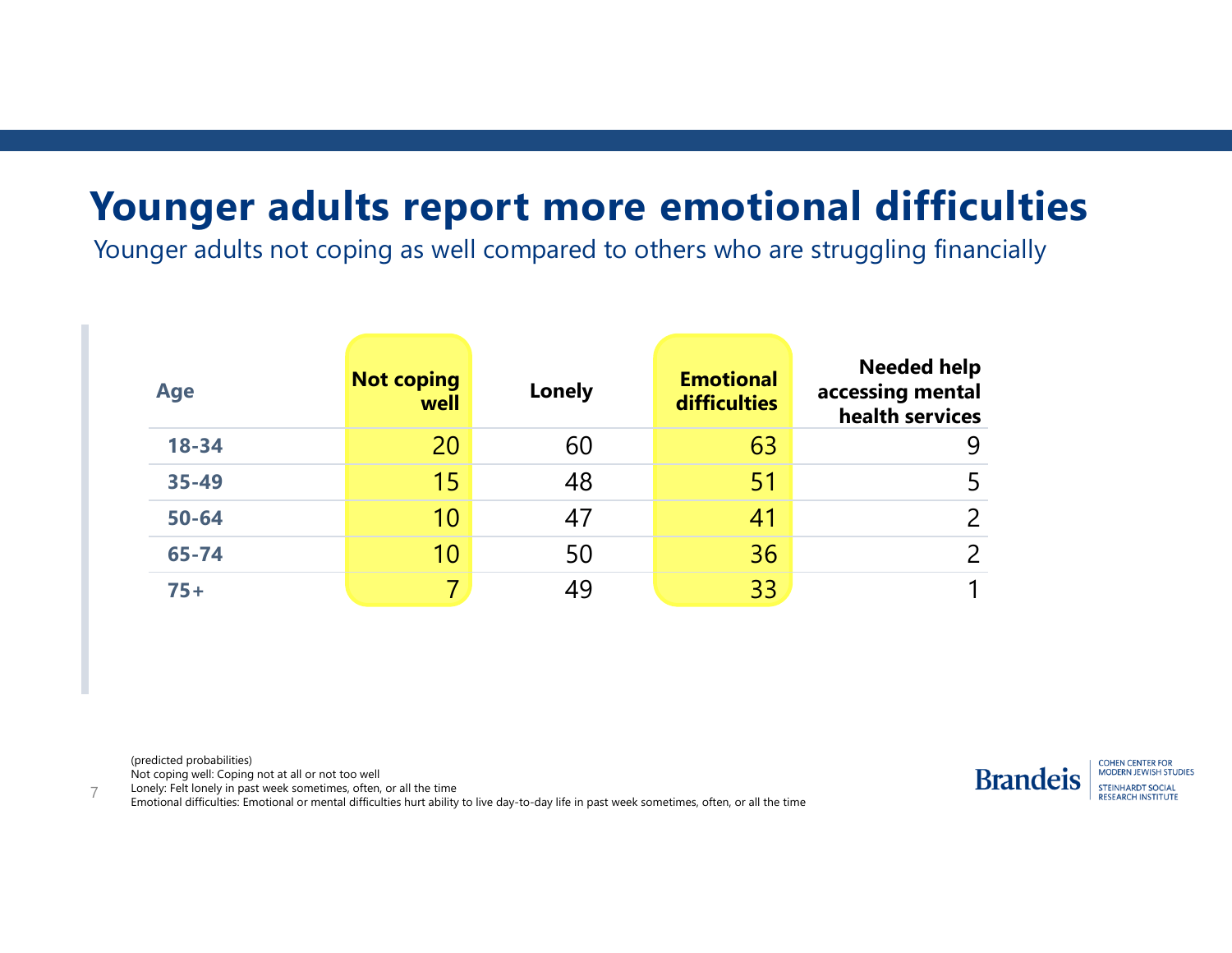## **Younger adults have strong support networks**

Lack of support does not explain emotional difficulties for those who are struggling financially

| <b>Age</b> | <b>Adequate support</b><br><b>network</b> | In contact with others |
|------------|-------------------------------------------|------------------------|
| $18 - 34$  | 54                                        | 93                     |
| 35-49      | 45                                        | 94                     |
| $50 - 64$  | 40                                        | 95                     |
| $65 - 74$  | 31                                        | 95                     |
| $75+$      | 24                                        | 95                     |

(predicted probabilities)

Adequate support network: Fair number or a lot of people you can rely on

In contact with others: In contact with family and friends not living with you sometimes or often in past week

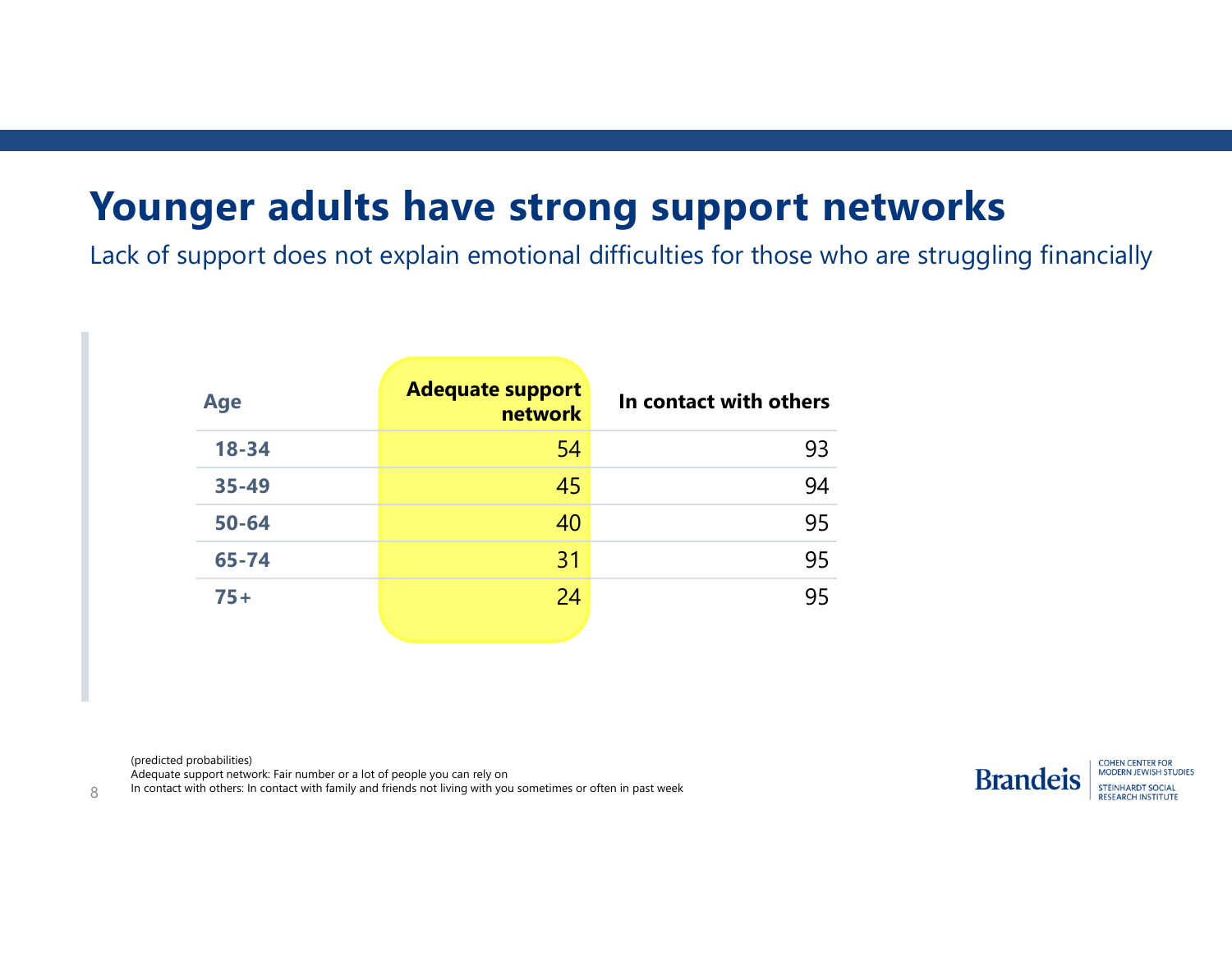# **Older adults have more financial stability**

Financial starting point is lower for young adults



**Pre-pandemic financial situation by age**

Could not/just managed to make ends meet

**Enough money** 



■ Well-off



**COHEN CENTER FOR** MODERN JEWISH STUDIES **STEINHARDT SOCIAL RESEARCH INSTITUTE**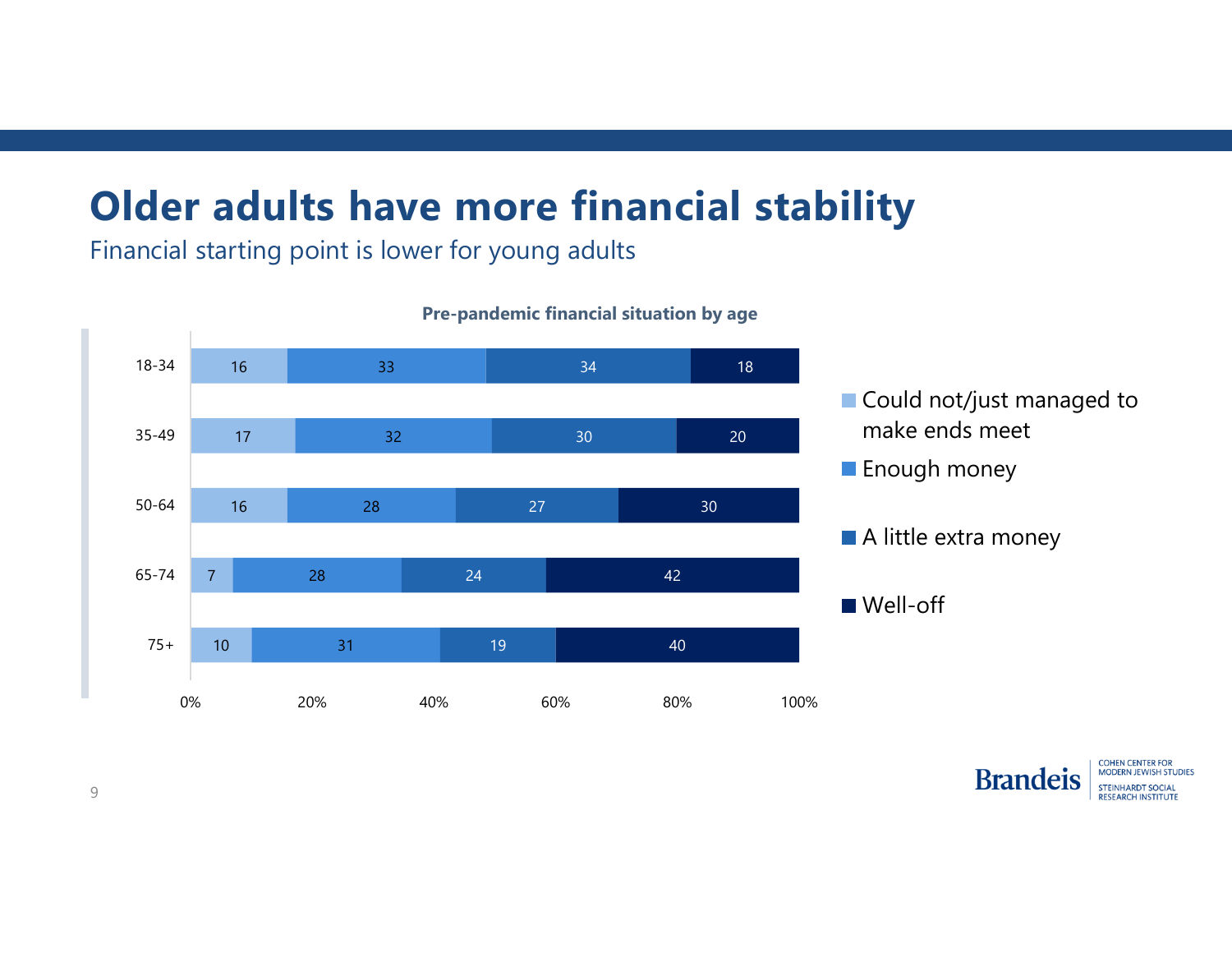#### **Parents and children**

Most parents are coping well but are concerned about their children's well-being

|                            | <b>Parent</b> | K-12 child |
|----------------------------|---------------|------------|
| Not coping well at all     | $\mathcal{P}$ |            |
| <b>Not coping too well</b> | 14            | 12         |
| <b>Coping pretty well</b>  | 68            | 70         |
| <b>Coping very well</b>    | 16            |            |

**How well are you and your child are coping Concerned about child's emotional and social well-being**

|                       | <b>Pre-K</b> | $K-12$ | <b>College</b><br>student |
|-----------------------|--------------|--------|---------------------------|
| <b>Not at all</b>     |              |        |                           |
| <b>Not too</b>        | 32           | 25     | 18                        |
| <b>Somewhat</b>       | 43           | 50     |                           |
| <b>Very concerned</b> | 22           | 1 Q    |                           |



**COHEN CENTER FOR<br>MODERN JEWISH STUDIES STEINHARDT SOCIAL RESEARCH INSTITUTE**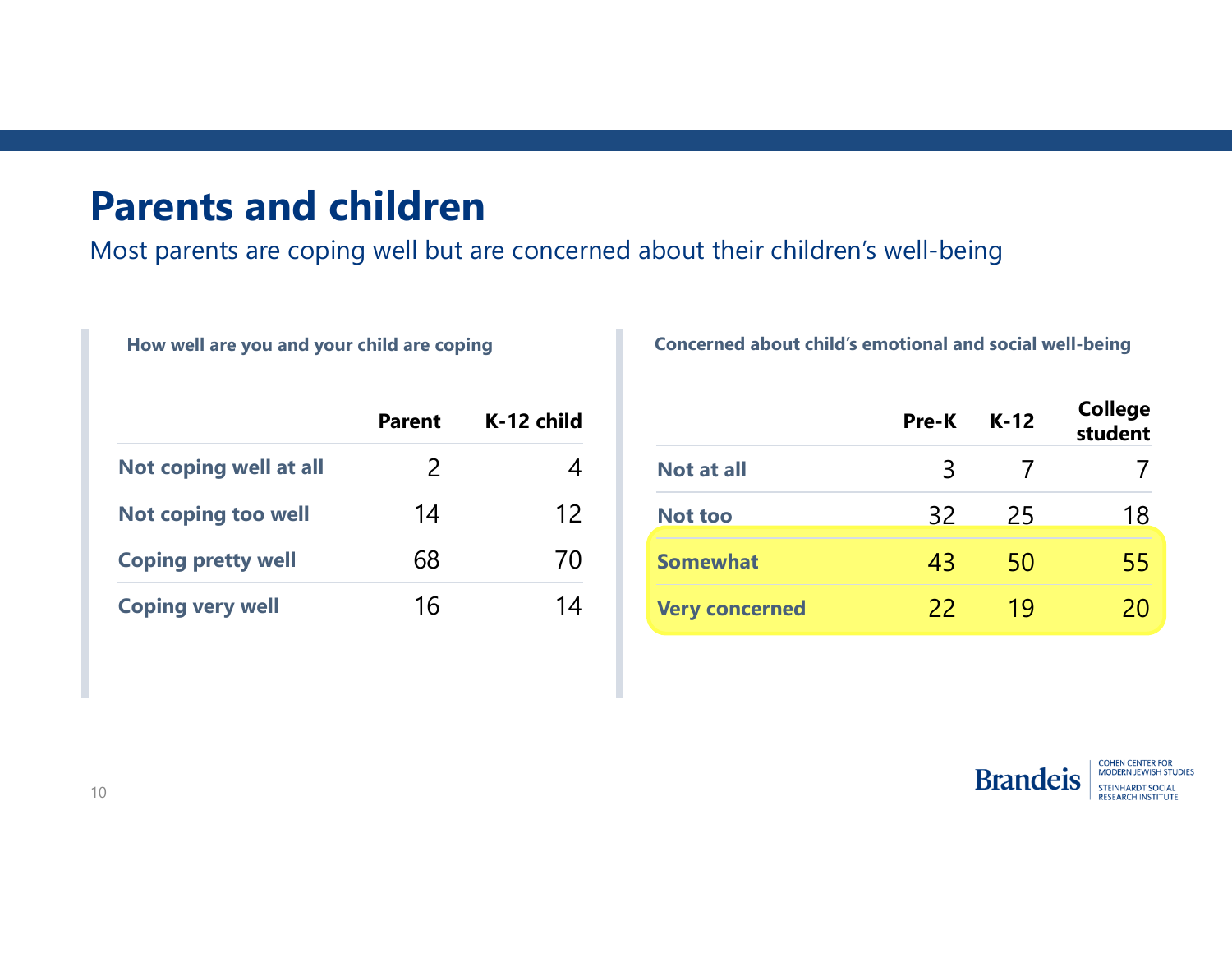# **Jewish organizations**

Jewish institutions did not play a major role in dealing with those in need, in part because service needs were low

#### **11% of respondents needed one or more of the following services**

- •Obtaining food, medicine, necessities
- •Meals on Wheels
- •Home healthcare
- •Accessing mental health services
- •Career counseling or job search
- •Accessing medical care
- •Accessing public benefits
- •**Other**



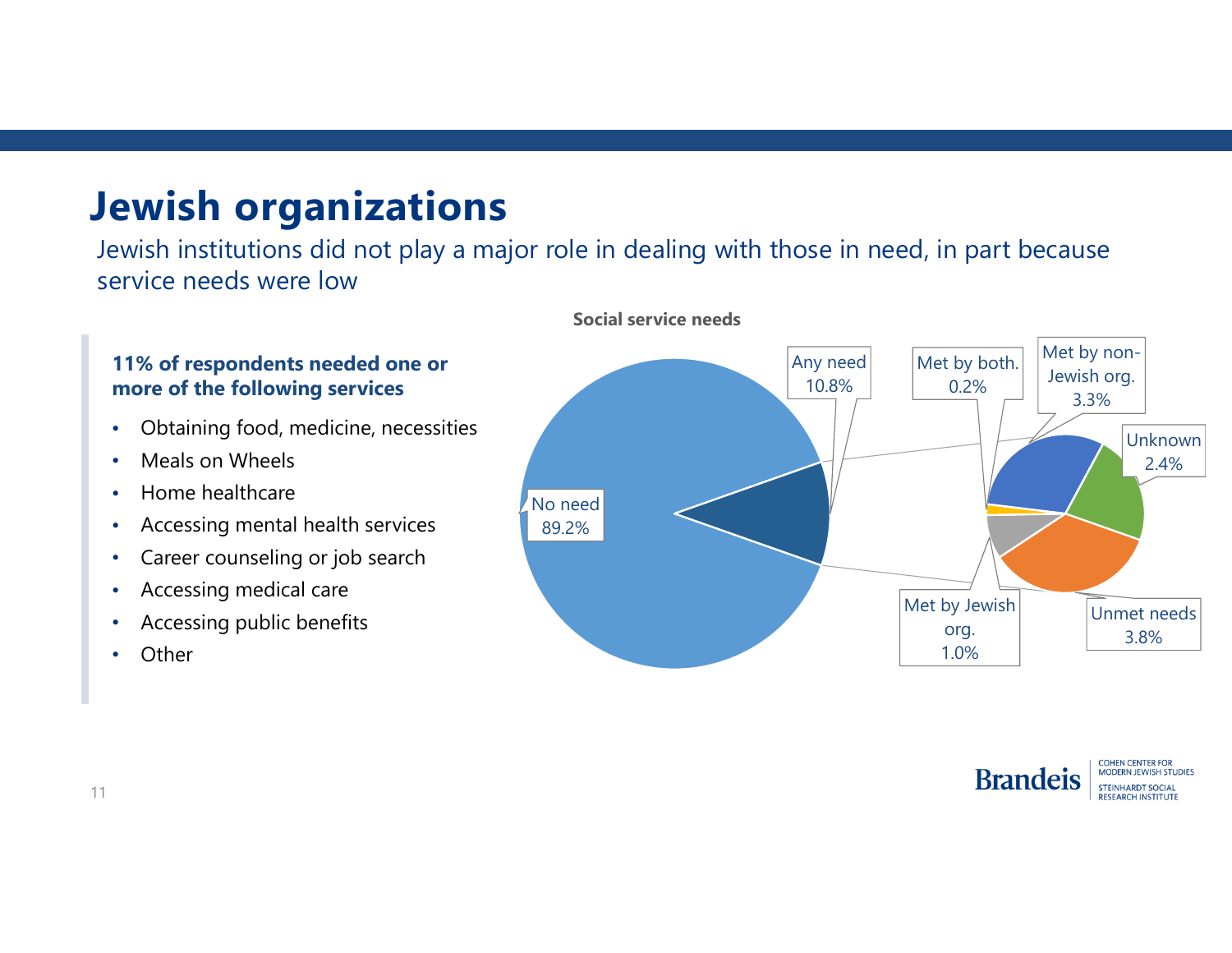# **Jewish Life**

About 2/3 were in contact with a Jewish organization.

Only 1/4 were offered assistance and 40% had someone ask how they were doing

| % who were<br>contacted by                           | Any type of<br>contact | Offer of<br>assistance | <b>Ask how</b><br>you were<br>doing | <b>Invite to</b><br>program | Invite to<br>volunteer | <b>Ask for</b><br>donation |
|------------------------------------------------------|------------------------|------------------------|-------------------------------------|-----------------------------|------------------------|----------------------------|
| <b>Synagogue and</b><br>other Jewish<br>organization | 25                     | 4                      | 8                                   | 13                          |                        | 9                          |
| <b>Synagogue only</b>                                | 22                     | 14                     | 24                                  | 18                          | 8                      | 8                          |
| <b>Jewish</b><br>organization only                   | 18                     | 6                      | 8                                   | 14                          |                        | 21                         |
| <b>Not contacted in</b><br>this way                  | 36                     | 75                     | 60                                  | 55                          | 80                     | 62                         |

Note: Synagogue contact asked only of synagogue members

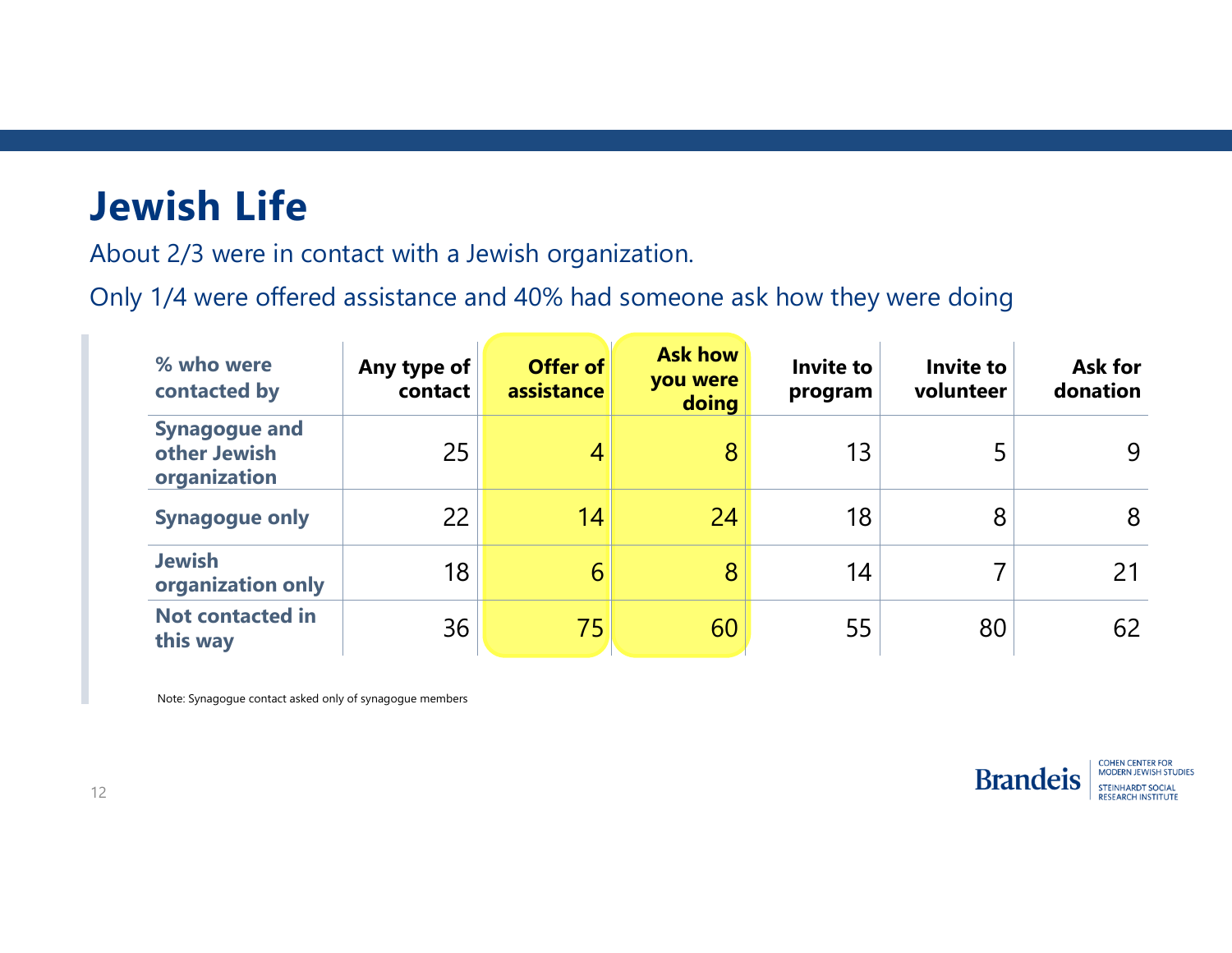# **Synagogues**

1/4 of lower income families will need financial assistance to maintain membership

| <b>Pre-pandemic financial</b><br>situation | No change to<br>membership | <b>Leave for</b><br>nonfinancial<br>reasons | <b>Leave for</b><br>financial<br>reasons | <b>Stay if get</b><br>financial<br>assistance |
|--------------------------------------------|----------------------------|---------------------------------------------|------------------------------------------|-----------------------------------------------|
| <b>Struggling</b>                          | 54                         |                                             |                                          | 26                                            |
| <b>Enough money</b>                        | 80                         |                                             |                                          |                                               |
| A little extra money                       | 81                         |                                             |                                          |                                               |
| <b>Well-off</b>                            | 88                         |                                             |                                          |                                               |

Note: Synagogue contact asked only of synagogue members



**COHEN CENTER FOR<br>MODERN JEWISH STUDIES STEINHARDT SOCIAL RESEARCH INSTITUTE**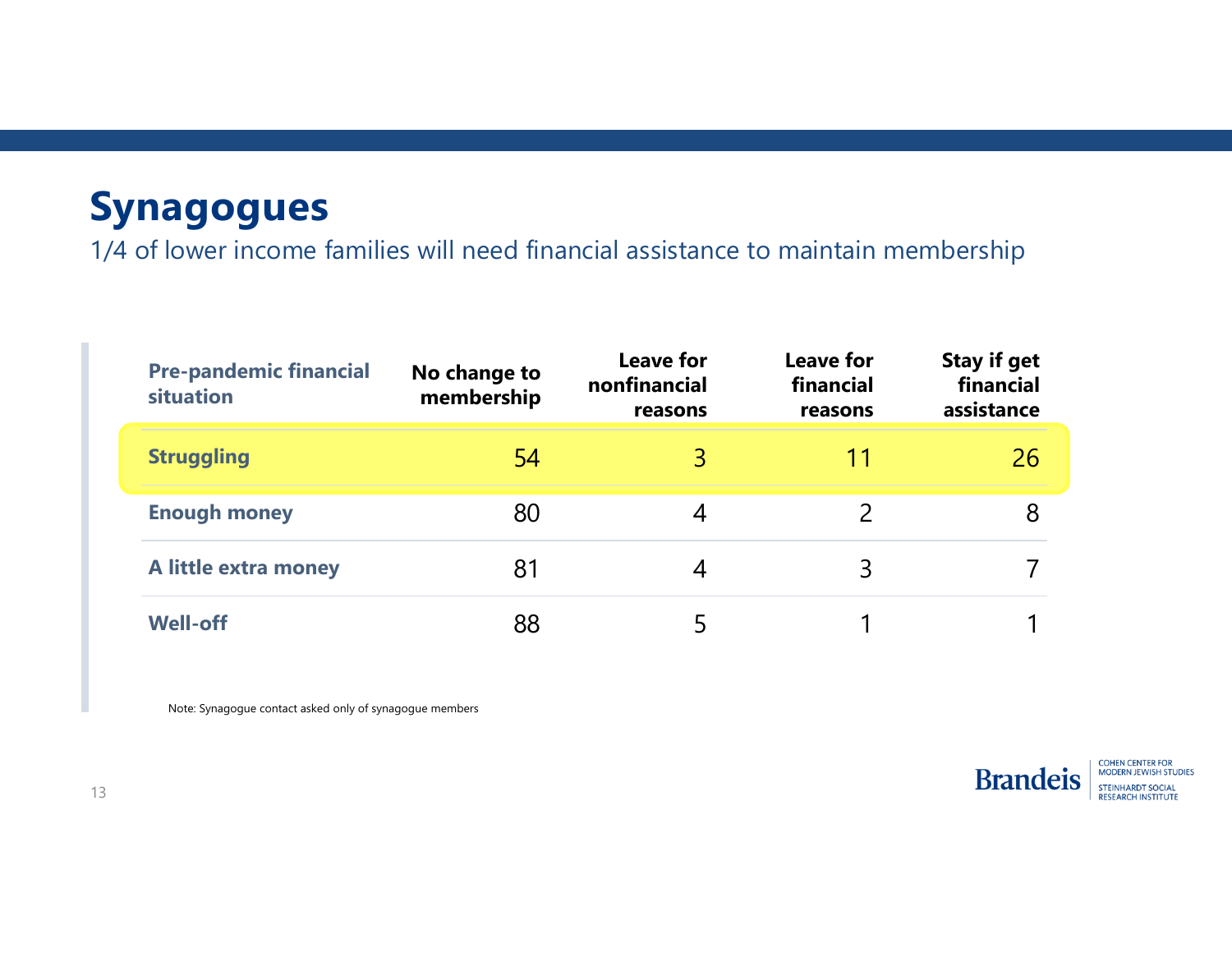#### **Jewish education**

**Satisfaction with online education**

Parents are mostly satisfied with part-time school and day school online education and feel somewhat confident it will be successful next year

|                       | <b>Part-time</b><br>school | <b>Day</b><br>school | <b>Public</b><br>school |
|-----------------------|----------------------------|----------------------|-------------------------|
| <b>Not at all</b>     |                            |                      | 15                      |
| <b>Not very</b>       | 19                         | 12                   | 23                      |
| <b>Somewhat</b>       | 44                         | 40                   | 47                      |
| <b>Very satisfied</b> | 30)                        | 41                   |                         |

**Confident in effective education next year** 

|                       | Part-time<br>school | Day<br>school | <b>Public</b><br>school |
|-----------------------|---------------------|---------------|-------------------------|
| <b>Not at all</b>     | Ь                   |               |                         |
| <b>Not too</b>        | 16                  | 8             | 27                      |
| <b>Somewhat</b>       | 39                  | 49            | 51                      |
| <b>Very confident</b> | 33                  | 25            | 11                      |
| <b>Not attending</b>  |                     | 11            |                         |

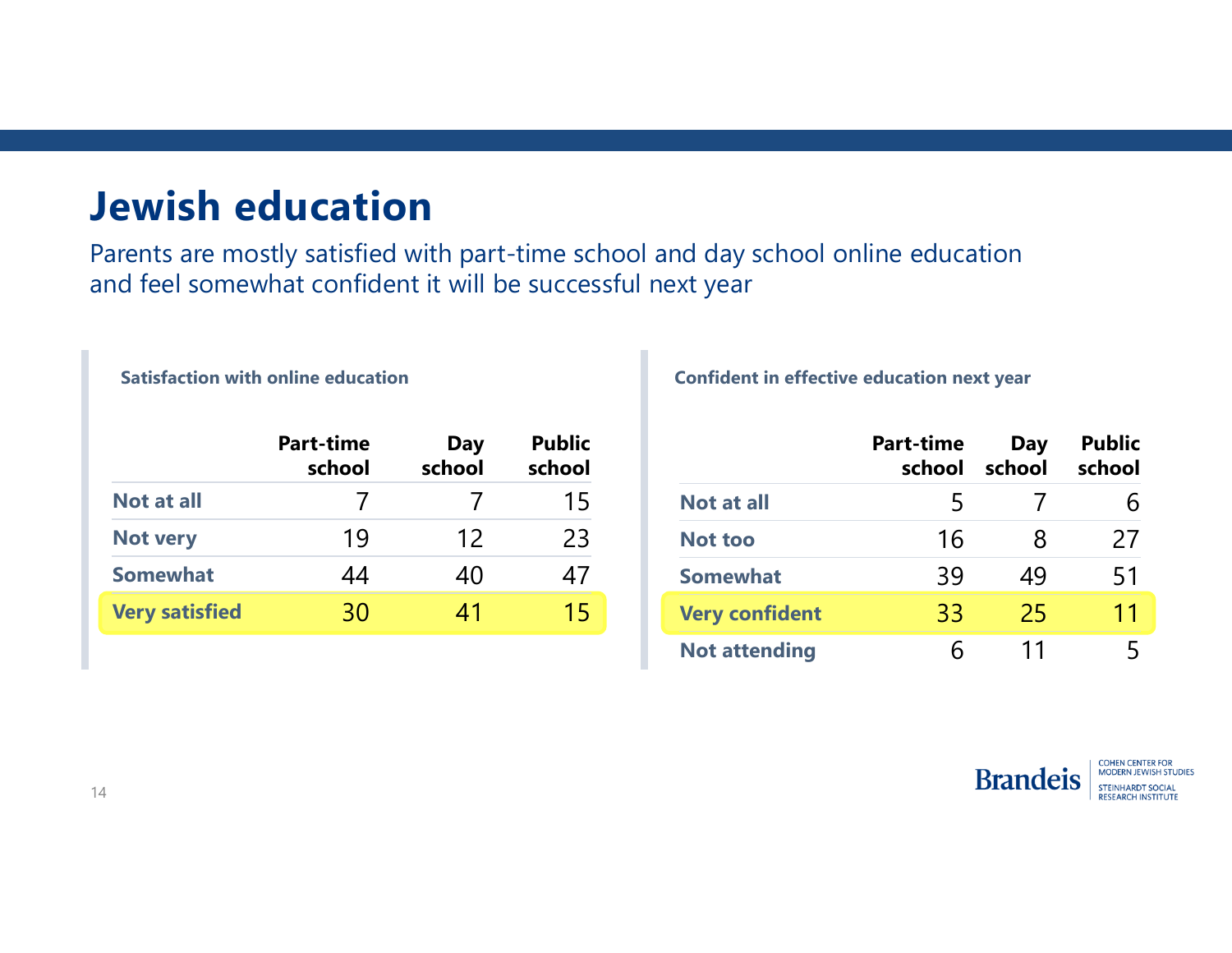# **Online Jewish Life**

Online Jewish life primarily appealed to those who were most engaged before



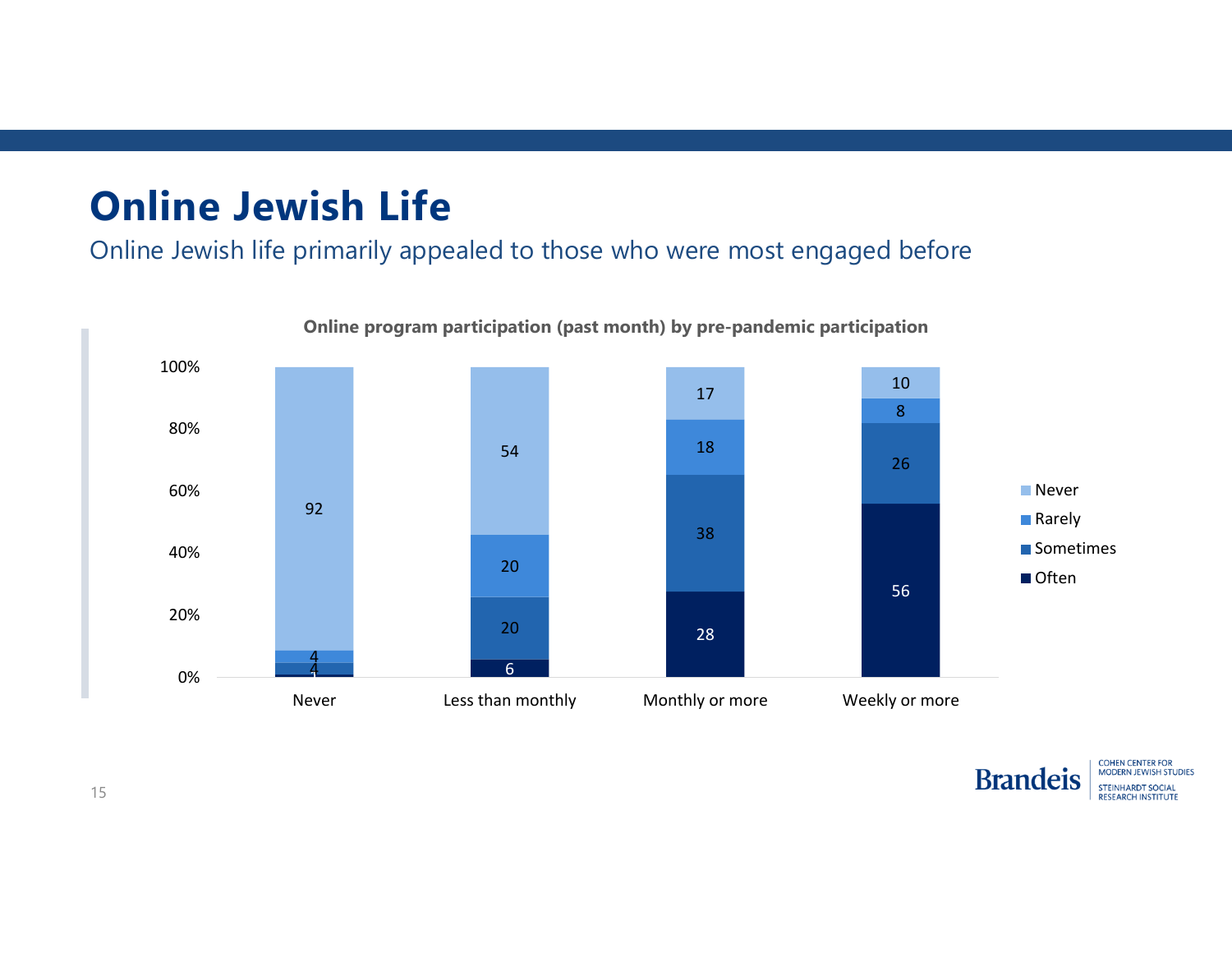# **Online Jewish Life**

For those with medium and high engagement, online Jewish life more appealing to those with fewer financial resources



**COHEN CENTER FOR** MODERN JEWISH STUDIES **STEINHARDT SOCIAL RESEARCH INSTITUTE** 

**Brandeis**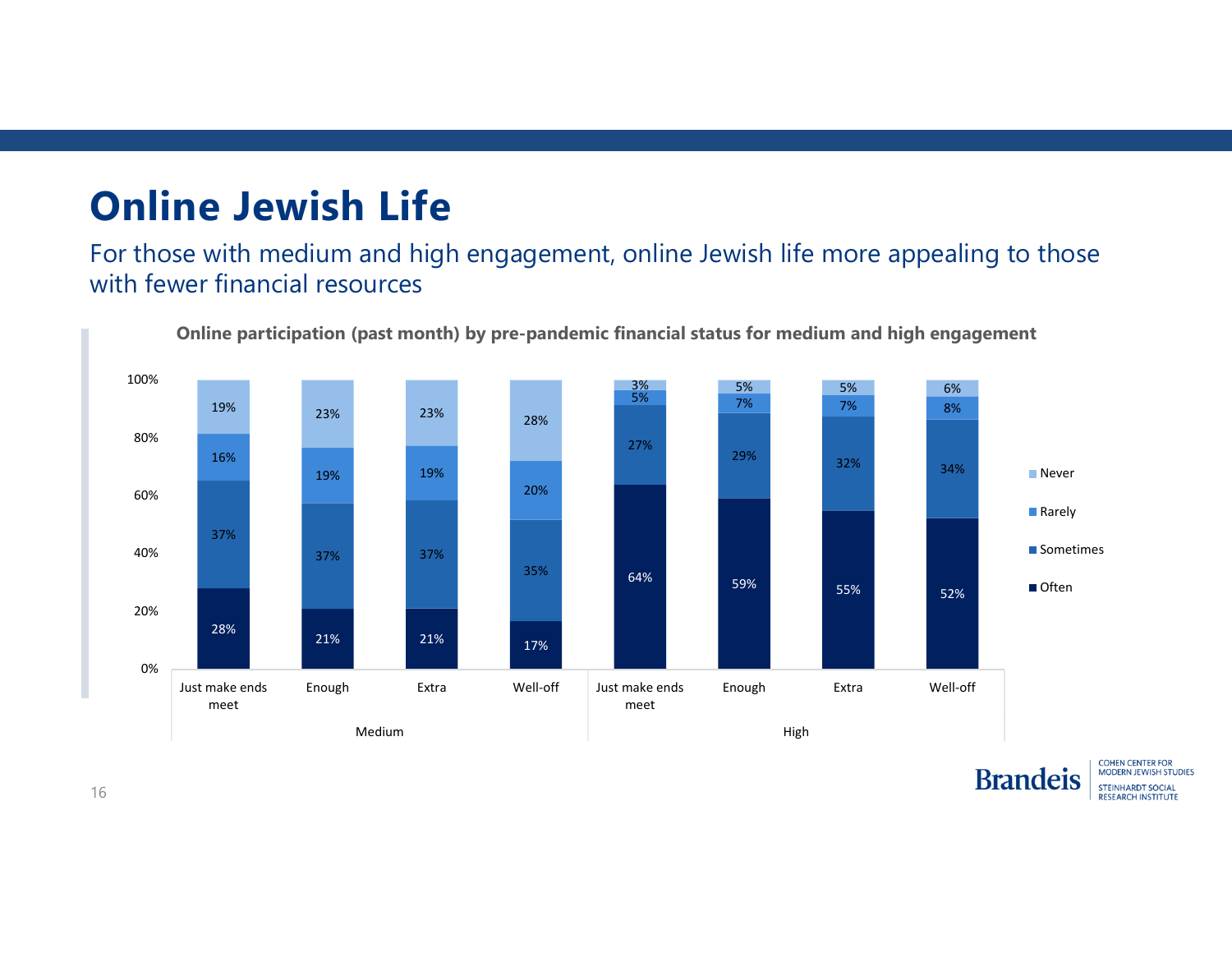# **Philanthropy: Anticipated changes**

Of donors who were financially comfortable, most said their philanthropy would stay the same, and some said it would increase



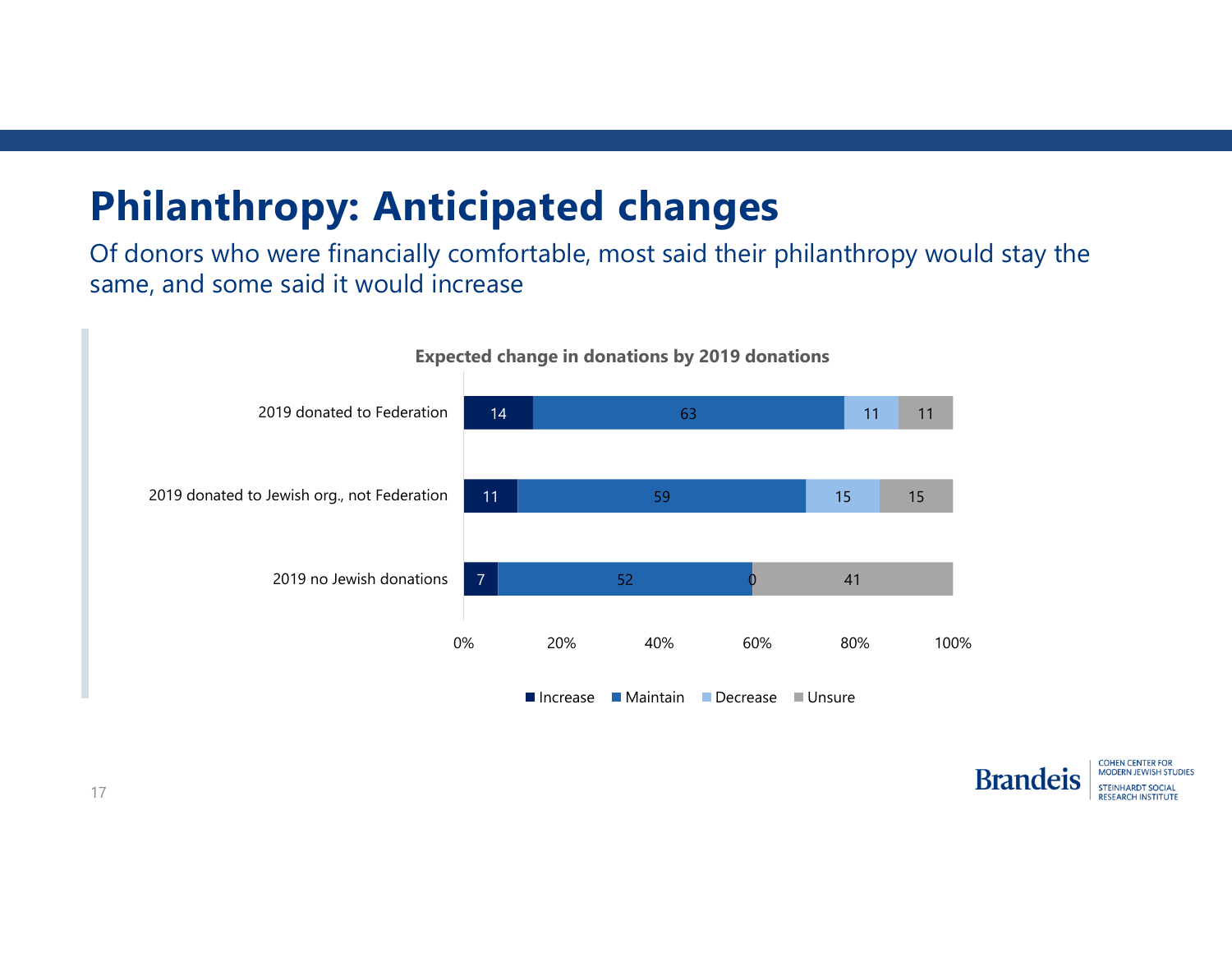## **Causes of concern**

#### Social justice is top cause for past donors and non-donors

**Top 3 causes among 2019 Federation donors, donors to other Jewish orgs, donors to no Jewish orgs** 

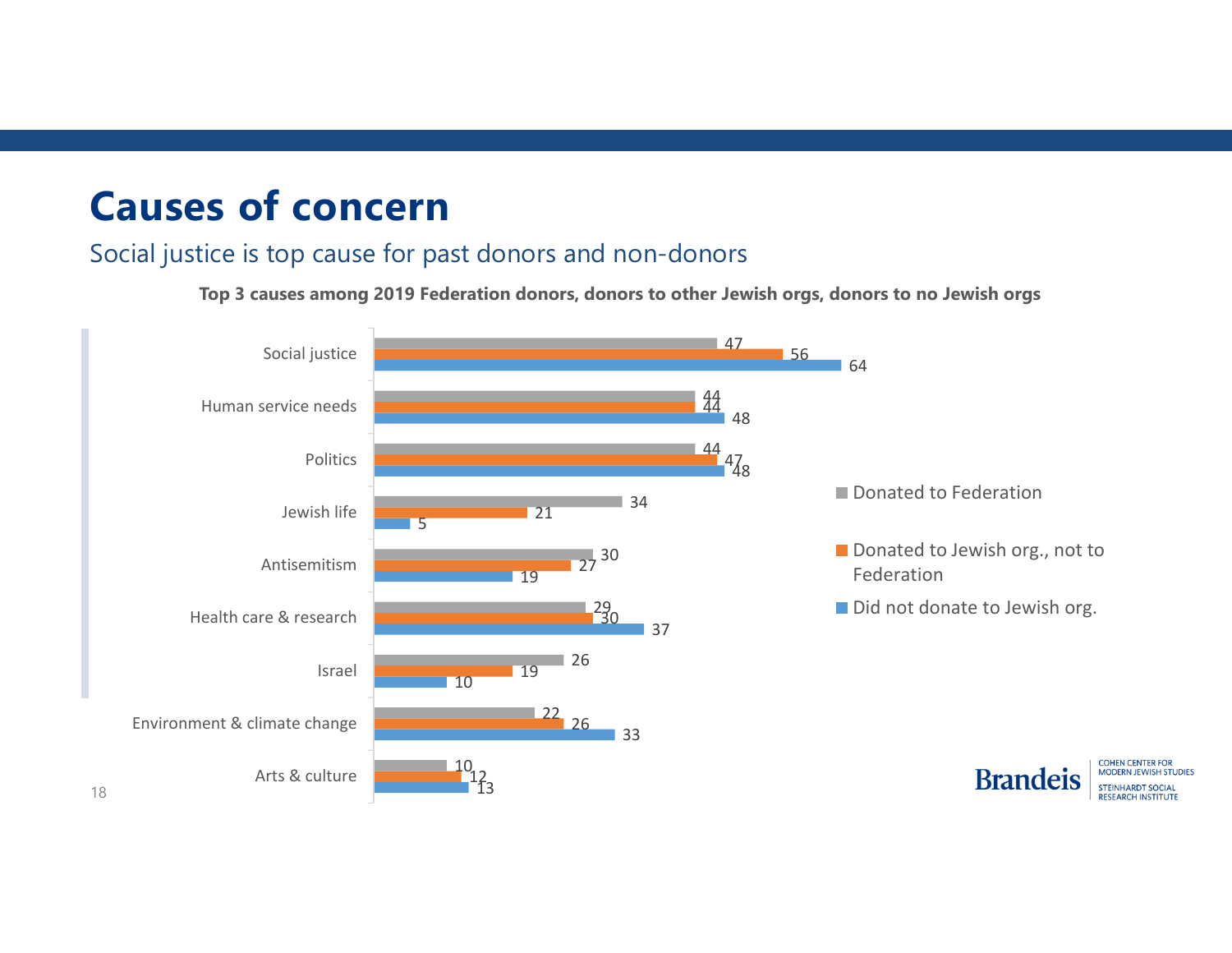# **Participating Communities**

The Associated: Jewish Federation of BaltimoreCombined Jewish Philanthropies of Greater Boston Jewish Federation of Greater Los Angeles Jewish Federation of Greater MetroWest New Jersey Jewish Federation of Greater Pittsburgh Jewish Federation of Greater Washington Jewish Federation of Palm Beach County Jewish Federation of South Palm Beach County Jewish Federation of St. LouisJewish United Fund of Metropolitan Chicago

#### **Additional Funders**

Berman Jewish DataBank @ The Jewish Federations of North America Combined Jewish Philanthropies Donor Advised Fund Maurice and Marilyn Cohen Center for Modern Jewish Studies at Brandeis University (CMJS) Initiative for Jewish Identity at Brandeis University